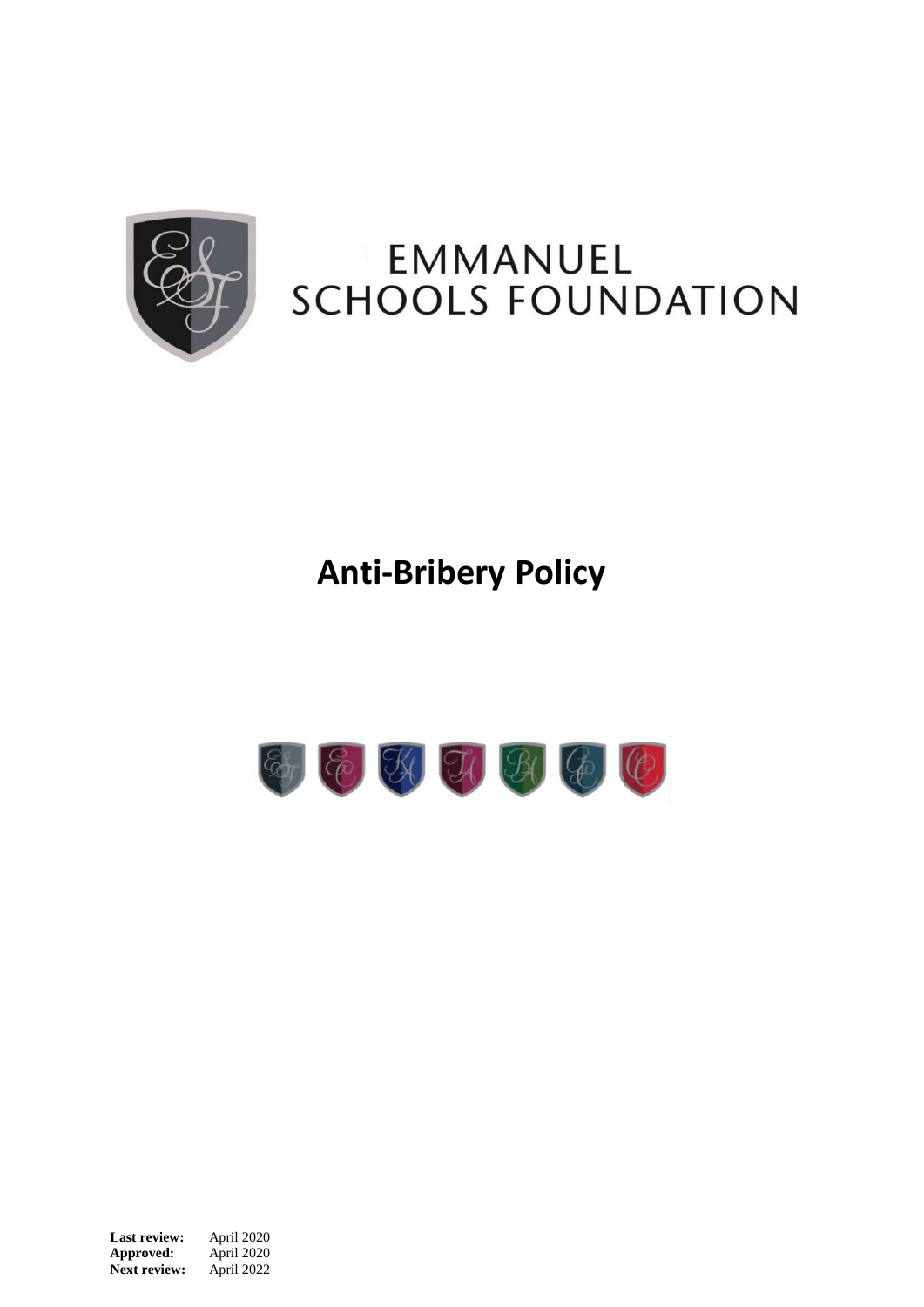### **ANTI-BRIBERY POLICY**

At Emmanuel Schools Foundation ("Foundation") we provide an education of character underpinned by our Christian ethos. We are therefore committed to integrity, transparency, justice and honesty in everything that we do. Bribery is therefore contrary to our ethos.

#### **Background**

The Bribery Act passed through Parliament on the  $8<sup>th</sup>$  April 2010. It came into force on the 1st June 2011 and is one of the strictest pieces of anti-corruption legislation in the world. A person guilty of a bribery offence is potentially liable to imprisonment for up to 10 years or to an unlimited fine. A commercial organisation guilty of the corporate offence is liable to an unlimited fine.

There are four main offences:

- 1. Bribing another person (section 1) it is an offence to offer, promise or give a bribe (so-called "active bribery").
- 2. Receiving bribes (section 2) it is an offence to request, agree to receive or accept a bribe (socalled "passive bribery").
- 3. Bribing foreign officials (section 6) it is an offence to bribe a foreign public official to obtain or retain business or a business advantage.
- 4. Failure of commercial organisations to prevent bribery (section 7) this offence is based on the failure by a commercial organisation to prevent bribery by people acting on its behalf including those who provide services to it ("the corporate offence").

#### The "corporate" offence in more detail

The offence; a relevant commercial organisation is guilty of an offence if any person associated with it bribes another person intending:

- a) to obtain or retain business for the commercial organisation; or
- b) to obtain or retain an advantage in the conduct of business for the commercial organisation.

A commercial organisation is very broadly defined and includes any body corporate or partnership, wherever it is incorporated / formed, which carries on a business in any part of the UK.

#### Penalties

- **-** Unlimited fine
- **-** "Senior officers" (widely defined to include a director, manager or secretary) could also be personally liable under the Act if they have consented to or connived in the commission of a bribery offence by a body corporate.

The Foundation values its reputation for ethical behaviour and for financial probity and reliability. It recognises that over and above the commission of any crime, any involvement in bribery will also reflect adversely on its image and reputation. Its aim therefore is to limit its exposure to bribery by:

- Setting out a clear anti-bribery policy;
- Training all employees so that they can recognise and avoid the use of bribery by themselves and others;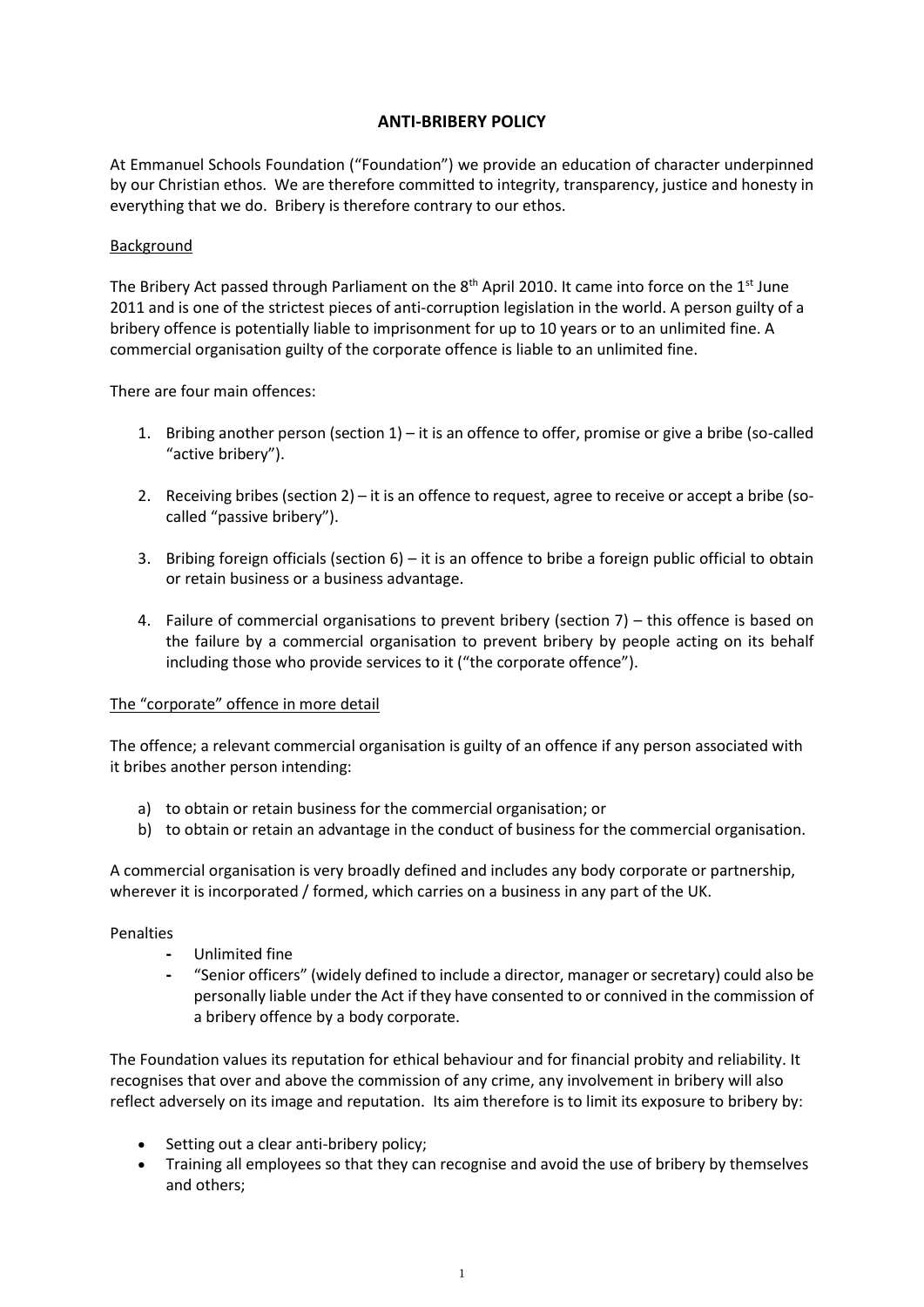- Encouraging its employees to be vigilant and to report any suspicion of bribery, providing them with suitable channels of communication and ensuring sensitive information is treated appropriately;
- Thoroughly investigating potential instances of bribery and assisting the police and other appropriate authorities in any prosecution;
- Taking firm and vigorous action against any individual(s) involved in bribery.

## **The Policy**

The policy prohibits: the offering, the giving, the solicitation or the acceptance of any bribe, whether cash or other inducement to or from any person or company, wherever they are and whether they are a public official or body or private person or company by any employee, agent or other person or body acting on the Foundation's behalf in order to gain any commercial, contractual or regulatory advantage for the Foundation in a way which is unethical or to gain any personal advantage for the individual or anyone connected with that individual.

This policy is not meant to prohibit the following practices providing they are proportionate and are properly recorded in the gifts and hospitality register (whether accepted or not):

- normal and appropriate hospitality
- the giving of a ceremonial gift on a festival or at another special time
- the use of any recognised fast-track process which is available to all on payment of a fee, for example to gain promotion or expediting a contract
- the offer of resources to assist the person or body to make the decision more efficient provided that they are supplied for that purpose only, for example the provision of equipment or manpower

In addition, charitable donations are not covered by this policy.

The Secretary of State for Justice has stated that "no one wants to stop firms from getting to know their clients by taking them to events like Wimbledon or the Grand Prix". The Ministry of Justice has stated that, in general, the higher the expenditure and the more lavish the hospitality provided, the greater the inference that it is intended to influence another and so constitute bribery. It is obvious that the levels of appropriate expenditure will depend upon the nature of the business. Inevitably, decisions as to what is acceptable may not always be easy. If anyone is in doubt as to whether a potential act constitutes bribery, the matter should be referred to the Chair, Principal or Finance Director.

## Gifts and Hospitality

This policy does not prohibit the giving or accepting of reasonable and appropriate hospitality for legitimate purposes such as building relationships, maintaining our image or reputation, or marketing.

A gift or hospitality will be inappropriate if it is unduly lavish or extravagant, or could be seen as an inducement or reward for any preferential treatment (for example, during contractual negotiations or a tender process).

Gifts must be of an appropriate type and value depending on the circumstances and taking account of the reason for the gift. Gifts must not include cash or cash equivalents (such as vouchers), or be